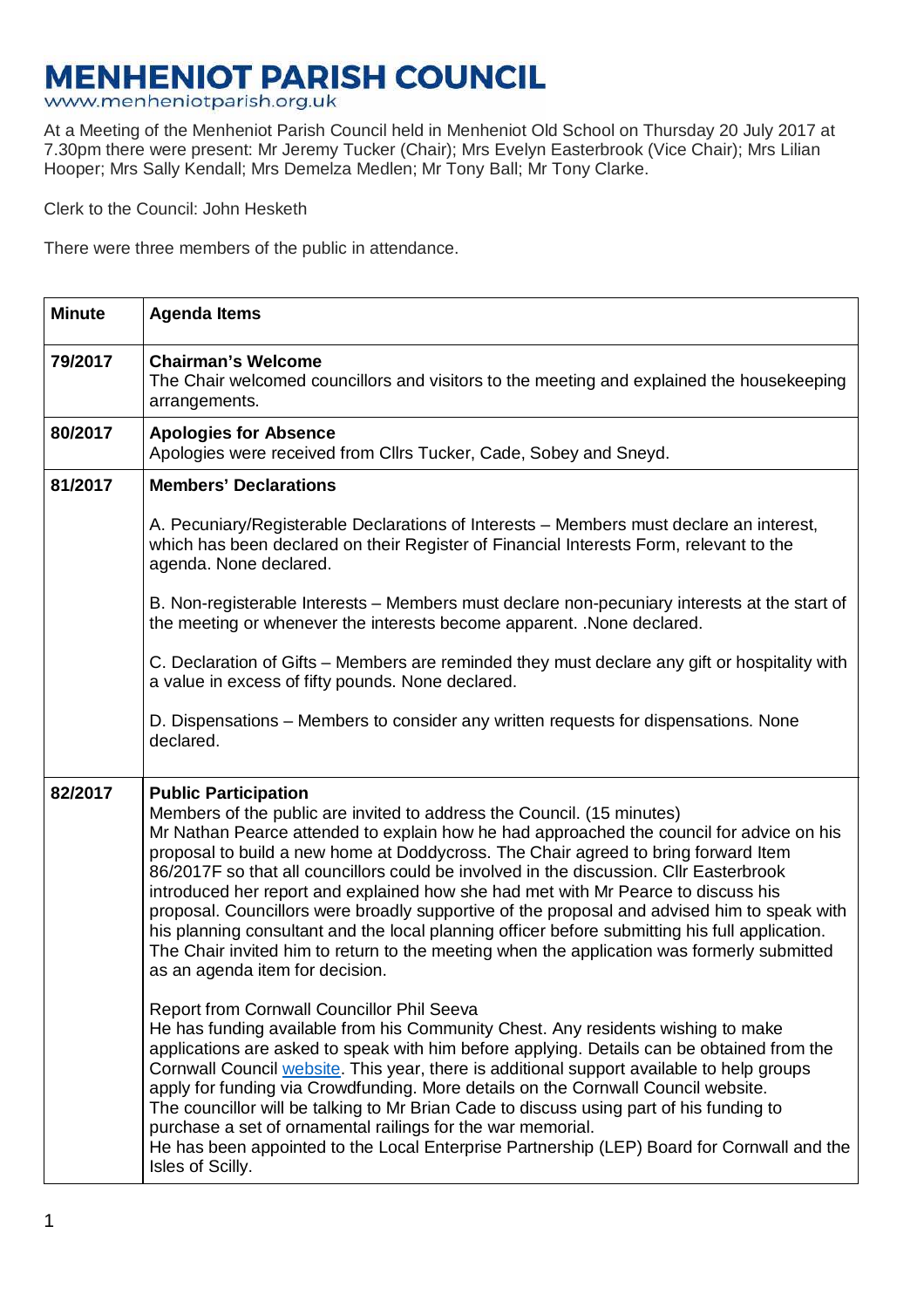|         | Negotiations on the establishment of an agrihub development park at Bolitho Farm are<br>progressing.                                                                                                                                                                                                                                               |  |  |  |  |
|---------|----------------------------------------------------------------------------------------------------------------------------------------------------------------------------------------------------------------------------------------------------------------------------------------------------------------------------------------------------|--|--|--|--|
| 83/2017 | <b>Minutes of Meeting</b>                                                                                                                                                                                                                                                                                                                          |  |  |  |  |
|         | Councillors RESOLVED to accept the following minutes as a true and accurate record. 15<br>June 2017. Proposed Cllr Medlen. Seconded Cllr Hooper. All agreed.                                                                                                                                                                                       |  |  |  |  |
| 84/2017 | <b>Matters Arising from the Minutes</b><br>Councillors discussed the recent decision by Cornwall Council to approve outline planning<br>permission for a development by Wainhomes at Clemo Road, Liskeard, and continued to<br>record their objection on the grounds of road access, air pollution and the increased risk of<br>flooding.          |  |  |  |  |
| 85/2017 | Correspondence<br>Emails received from Amanda Leman and Keith Goldsmith concerning parking issues<br>A<br>at Hartmeade. This item was carried forward to be included later under 90/2017A.                                                                                                                                                         |  |  |  |  |
| 86/2017 | <b>Planning Matters</b><br>To agree the parish council's response to Cornwall Council consultations on new<br>A<br>planning applications received before the agenda was finalised: None received.                                                                                                                                                  |  |  |  |  |
|         | Any applications received by Cornwall Council by the time of the meeting. Information<br>В<br>only. Clerk has received one late application for information:                                                                                                                                                                                       |  |  |  |  |
|         | 18.07.17 PA17/06356<br>Applicant: Mr & Mrs Latham<br>Location: Horningtops<br>Proposal: Conversion of a vacant barn to dwelling for holiday letting.                                                                                                                                                                                               |  |  |  |  |
|         | C<br>Planning applications approved by Cornwall Council - Information only.<br>28.06.2017 PA16/10387 APPROVED<br>Applicant: Mr Callum Campbell<br>Location: Land East Of North Treviddo Farm Horningtops Cornwall<br>Proposal: Construction of a general purpose agricultural building (Re- submission of<br>withdrawn application No. PA16/06807) |  |  |  |  |
|         | 26.06.2017 PA17/02465 APPROVED<br>Applicant: Mr Lavers<br>Location: Trouts Mill Menheniot PL14 3PN<br>Proposal: Construction of flood defence in the form of a traditional stone wall with turf topping<br>on land at Trouts Mill                                                                                                                  |  |  |  |  |
|         | 30.06.2017 PA17/04335 APPROVED<br>Applicant: Mr J Kendall<br>Location: Tregrill Farm Menheniot Liskeard Cornwall PL14 3PL<br>Proposal: Construction of a replacement cattle shed                                                                                                                                                                   |  |  |  |  |
|         | 11.07.2017 PA17/04559 APPROVED<br>Applicant: Messrs WJ And CN Dymond<br>Location: West Penquite Farm Middlehill Liskeard Cornwall PL14 5AQ<br>Proposal: Reserved Matters application for construction of agricultural workers dwelling to<br>include formation of new access and other associated works.                                           |  |  |  |  |
|         | Planning applications refused by Cornwall Council or withdrawn by the applicant.<br>D<br>Information only. None.                                                                                                                                                                                                                                   |  |  |  |  |
|         | E<br><b>Planning Appeals: None</b>                                                                                                                                                                                                                                                                                                                 |  |  |  |  |

 $\overline{\phantom{a}}$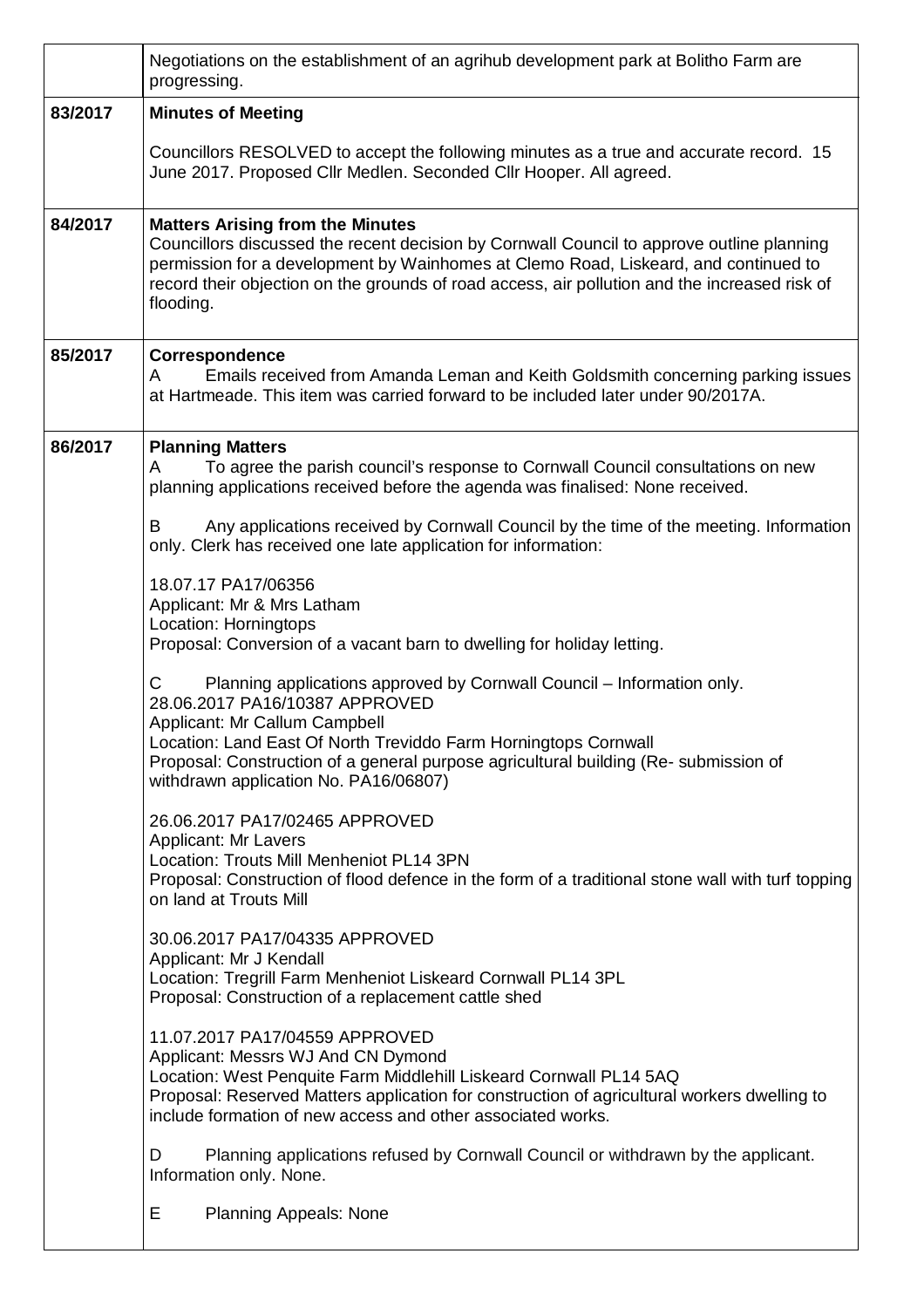|         | F<br>Pre-app advice.<br>CIIr Easterbrook presented a verbal report on a meeting held with Mr Nathan Pearce to<br>discuss his request for advice prior to making a planning application. This item was brought<br>forward to the start of the meeting.                                                                                                                                                                                                                                                                                                              |                                                                                                           |                                                                                                  |        |   |            |
|---------|--------------------------------------------------------------------------------------------------------------------------------------------------------------------------------------------------------------------------------------------------------------------------------------------------------------------------------------------------------------------------------------------------------------------------------------------------------------------------------------------------------------------------------------------------------------------|-----------------------------------------------------------------------------------------------------------|--------------------------------------------------------------------------------------------------|--------|---|------------|
|         | G<br>CIIr Medlen gave a verbal update on her project to build a skateboard park in the<br>village centre. She has spoken with potential equipment suppliers who can advise of design<br>and installation, as well as young people from Menheniot who would be potential users of the<br>facility. As prospects for the project are confirmed, the Chair asked that this be included as<br>an agenda item for the September meeting when there could be a wider discussion on use of<br>the recreation field.<br>ACTION Clerk to schedule discussion for September. |                                                                                                           |                                                                                                  |        |   |            |
|         |                                                                                                                                                                                                                                                                                                                                                                                                                                                                                                                                                                    | a larger warning sign be installed.<br><b>ACTION CIIr Clarke will make arrangements.</b>                  | Cllr Medlen also raised the issue of vandalism to the existing play equipment and asked that     |        |   |            |
| 87/2017 | <b>Closed session</b><br>Under the 1960 Public Bodies (Admission to Meetings) Act, the Parish Council agrees to<br>exclude the press and public from this part of the meeting due to the confidential nature of<br>the business to be discussed.                                                                                                                                                                                                                                                                                                                   |                                                                                                           |                                                                                                  |        |   |            |
|         | Complaint from Mr D Kemplen concerning maintenance of council allotments.<br>Councillors have read a statement from Mr Kemplen and were prepared to discuss its<br>contents with him in order to resolve a disagreement about the level of maintenance<br>provided by the parish council. At the public meeting, Mr Kemplen asked that his complaint<br>be heard in public session not closed session so that a full report of the proceedings could<br>be available to residents. The chair agreed to the request.                                                |                                                                                                           |                                                                                                  |        |   |            |
|         | Councillors and Mr Kemplen discussed his complaint at length. A full account of the<br>discussions is available from the council's website or the Clerk. In summary:                                                                                                                                                                                                                                                                                                                                                                                               |                                                                                                           |                                                                                                  |        |   |            |
|         | The council accepts the advice from CALC and does not change its position.<br>It was RESOLVED to write to the owners of overhanging hedges adjacent to the allotments<br>and ask them to trim them back. Proposed Cllr Medlen. Seconded Cllr Kendall. All agreed.<br>Chair will inform Mr Kemplen of any response from the hedge owners.<br>Clerk will email a copy of the new tenancy agreement to all allotment holders with their<br>annual invoice in December 2017.                                                                                           |                                                                                                           |                                                                                                  |        |   |            |
| 88/2017 | <b>Financial Matters</b>                                                                                                                                                                                                                                                                                                                                                                                                                                                                                                                                           |                                                                                                           |                                                                                                  |        |   |            |
|         | Accounts for Payment – Schedule 2017/18 - Members RESOLVED to approve the<br>A                                                                                                                                                                                                                                                                                                                                                                                                                                                                                     |                                                                                                           |                                                                                                  |        |   |            |
|         |                                                                                                                                                                                                                                                                                                                                                                                                                                                                                                                                                                    |                                                                                                           | payment schedule. Proposed Cllr Medlen. Seconded Cllr Clarke. All agreed.                        |        |   |            |
|         | <b>Payments Schedule</b>                                                                                                                                                                                                                                                                                                                                                                                                                                                                                                                                           |                                                                                                           | <b>June 2017</b>                                                                                 | Period | 3 |            |
|         | <b>Date</b>                                                                                                                                                                                                                                                                                                                                                                                                                                                                                                                                                        | Payee                                                                                                     | <b>Description</b>                                                                               | CQ.    |   | £          |
|         | 20/07/2017                                                                                                                                                                                                                                                                                                                                                                                                                                                                                                                                                         | <b>CALC</b>                                                                                               | <b>Membership</b>                                                                                | 1704   | £ | 502.58     |
|         | 20/07/2017                                                                                                                                                                                                                                                                                                                                                                                                                                                                                                                                                         | Rob Craig                                                                                                 | Ground maintenance                                                                               | 1705   | £ | 630.00     |
|         | 20/07/2017                                                                                                                                                                                                                                                                                                                                                                                                                                                                                                                                                         | <b>EDF</b>                                                                                                | <b>UMS electricity</b>                                                                           | 1706   | £ | 73.74      |
|         | 20/07/2017                                                                                                                                                                                                                                                                                                                                                                                                                                                                                                                                                         | John Hesketh                                                                                              | expenses                                                                                         | 1707   | £ | 451.42     |
|         | 31/07/2017                                                                                                                                                                                                                                                                                                                                                                                                                                                                                                                                                         | John Hesketh                                                                                              | salary                                                                                           | 1708   | £ | 522.00     |
|         | 20/07/2017                                                                                                                                                                                                                                                                                                                                                                                                                                                                                                                                                         | Prydis                                                                                                    | Payroll support                                                                                  | 1709   | £ | 131.00     |
|         | 20/07/2017                                                                                                                                                                                                                                                                                                                                                                                                                                                                                                                                                         | Knowhow                                                                                                   | PC maintenance                                                                                   | 1710   | £ | 131.00     |
|         | All cheque payments today                                                                                                                                                                                                                                                                                                                                                                                                                                                                                                                                          |                                                                                                           |                                                                                                  |        |   | £ 2,441.74 |
|         |                                                                                                                                                                                                                                                                                                                                                                                                                                                                                                                                                                    | of the grass cutting contract to be forwarded to him.<br>ACTION Clerk to send out contract specification. | CIIr Ball, who now shares responsibility for Paths & Stiles with CIIr Kendall, asked for details |        |   |            |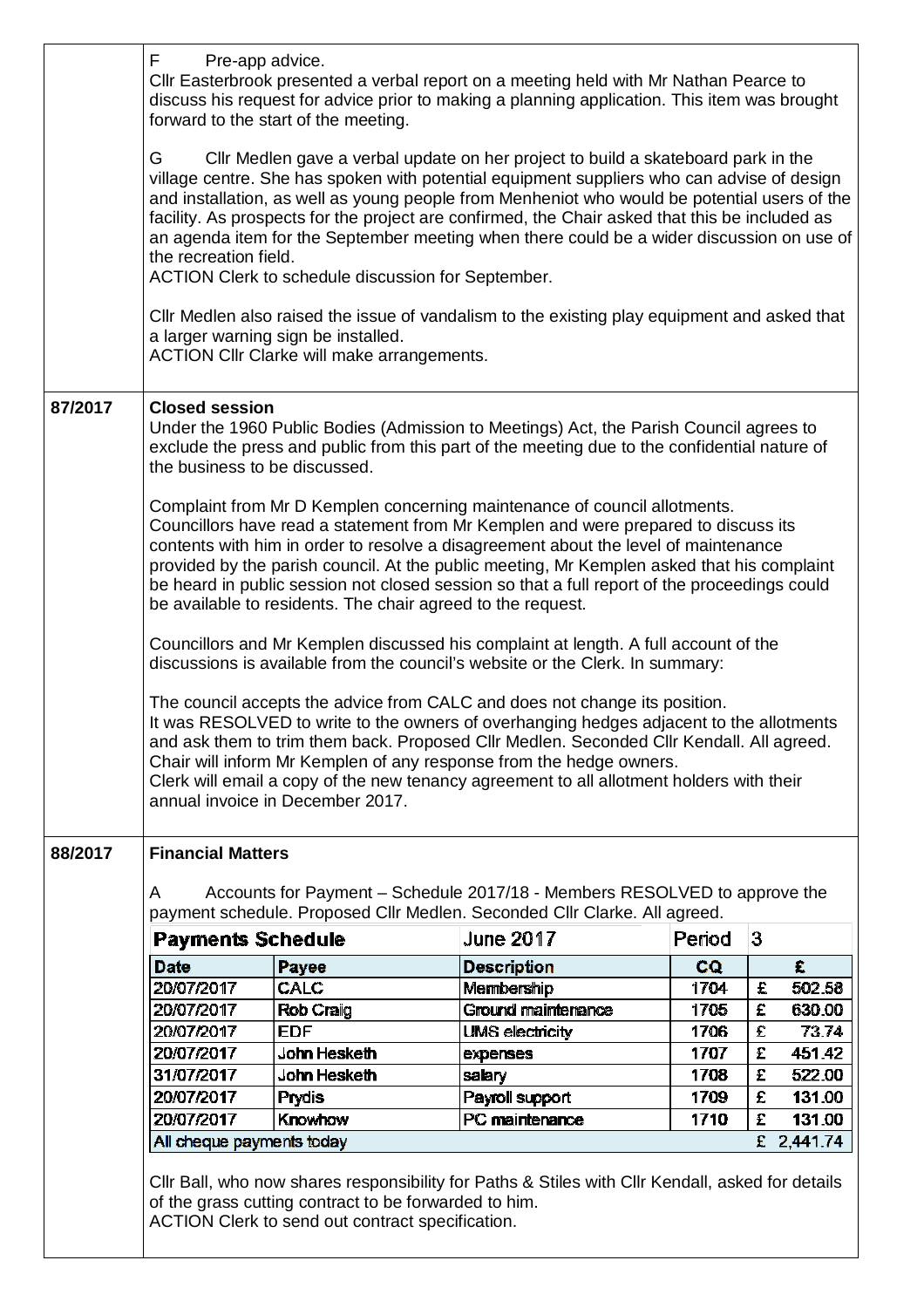|                                                                                                                                                                                                                                                                                                                                                                                                                                                                                                                                                                                                                                                                                                                                                                                                                                                                                                                             | B<br>Direct Bank Payment & Receipts. For information.                                                                                                                                                                                                                                                                                                                                                                                                                                                                                                                          |                                              |                                                                                                                                                                                                                                                                                                                                                                                                                                                                                                                                                                                                                                                                                                                                                                                                                                                                                                                                                                                                                                                                                                                                                                                                                                                      |        |                                                              |        |  |  |  |  |  |  |  |
|-----------------------------------------------------------------------------------------------------------------------------------------------------------------------------------------------------------------------------------------------------------------------------------------------------------------------------------------------------------------------------------------------------------------------------------------------------------------------------------------------------------------------------------------------------------------------------------------------------------------------------------------------------------------------------------------------------------------------------------------------------------------------------------------------------------------------------------------------------------------------------------------------------------------------------|--------------------------------------------------------------------------------------------------------------------------------------------------------------------------------------------------------------------------------------------------------------------------------------------------------------------------------------------------------------------------------------------------------------------------------------------------------------------------------------------------------------------------------------------------------------------------------|----------------------------------------------|------------------------------------------------------------------------------------------------------------------------------------------------------------------------------------------------------------------------------------------------------------------------------------------------------------------------------------------------------------------------------------------------------------------------------------------------------------------------------------------------------------------------------------------------------------------------------------------------------------------------------------------------------------------------------------------------------------------------------------------------------------------------------------------------------------------------------------------------------------------------------------------------------------------------------------------------------------------------------------------------------------------------------------------------------------------------------------------------------------------------------------------------------------------------------------------------------------------------------------------------------|--------|--------------------------------------------------------------|--------|--|--|--|--|--|--|--|
|                                                                                                                                                                                                                                                                                                                                                                                                                                                                                                                                                                                                                                                                                                                                                                                                                                                                                                                             |                                                                                                                                                                                                                                                                                                                                                                                                                                                                                                                                                                                | <b>Bank Payments Schedule</b>                | <b>June 2017</b>                                                                                                                                                                                                                                                                                                                                                                                                                                                                                                                                                                                                                                                                                                                                                                                                                                                                                                                                                                                                                                                                                                                                                                                                                                     | Period | 3                                                            |        |  |  |  |  |  |  |  |
|                                                                                                                                                                                                                                                                                                                                                                                                                                                                                                                                                                                                                                                                                                                                                                                                                                                                                                                             | <b>Date</b>                                                                                                                                                                                                                                                                                                                                                                                                                                                                                                                                                                    | Payee                                        | <b>Description</b>                                                                                                                                                                                                                                                                                                                                                                                                                                                                                                                                                                                                                                                                                                                                                                                                                                                                                                                                                                                                                                                                                                                                                                                                                                   | Pay    |                                                              | £      |  |  |  |  |  |  |  |
|                                                                                                                                                                                                                                                                                                                                                                                                                                                                                                                                                                                                                                                                                                                                                                                                                                                                                                                             | 31/05/2017                                                                                                                                                                                                                                                                                                                                                                                                                                                                                                                                                                     | <b>SWW</b>                                   | Water supply toilets                                                                                                                                                                                                                                                                                                                                                                                                                                                                                                                                                                                                                                                                                                                                                                                                                                                                                                                                                                                                                                                                                                                                                                                                                                 |        |                                                              | 290.22 |  |  |  |  |  |  |  |
|                                                                                                                                                                                                                                                                                                                                                                                                                                                                                                                                                                                                                                                                                                                                                                                                                                                                                                                             | All bank payments this period                                                                                                                                                                                                                                                                                                                                                                                                                                                                                                                                                  |                                              |                                                                                                                                                                                                                                                                                                                                                                                                                                                                                                                                                                                                                                                                                                                                                                                                                                                                                                                                                                                                                                                                                                                                                                                                                                                      |        | £                                                            | 290.22 |  |  |  |  |  |  |  |
|                                                                                                                                                                                                                                                                                                                                                                                                                                                                                                                                                                                                                                                                                                                                                                                                                                                                                                                             |                                                                                                                                                                                                                                                                                                                                                                                                                                                                                                                                                                                |                                              |                                                                                                                                                                                                                                                                                                                                                                                                                                                                                                                                                                                                                                                                                                                                                                                                                                                                                                                                                                                                                                                                                                                                                                                                                                                      |        |                                                              |        |  |  |  |  |  |  |  |
|                                                                                                                                                                                                                                                                                                                                                                                                                                                                                                                                                                                                                                                                                                                                                                                                                                                                                                                             | <b>Bank Receipts Schedule</b><br><b>Date</b>                                                                                                                                                                                                                                                                                                                                                                                                                                                                                                                                   | Payer                                        | <b>June 2017</b><br><b>Description</b>                                                                                                                                                                                                                                                                                                                                                                                                                                                                                                                                                                                                                                                                                                                                                                                                                                                                                                                                                                                                                                                                                                                                                                                                               | Period | 3                                                            | £      |  |  |  |  |  |  |  |
|                                                                                                                                                                                                                                                                                                                                                                                                                                                                                                                                                                                                                                                                                                                                                                                                                                                                                                                             | 09/06/2017                                                                                                                                                                                                                                                                                                                                                                                                                                                                                                                                                                     | Lloyds Bank                                  | Interest                                                                                                                                                                                                                                                                                                                                                                                                                                                                                                                                                                                                                                                                                                                                                                                                                                                                                                                                                                                                                                                                                                                                                                                                                                             |        | £                                                            | 4.08   |  |  |  |  |  |  |  |
|                                                                                                                                                                                                                                                                                                                                                                                                                                                                                                                                                                                                                                                                                                                                                                                                                                                                                                                             |                                                                                                                                                                                                                                                                                                                                                                                                                                                                                                                                                                                |                                              |                                                                                                                                                                                                                                                                                                                                                                                                                                                                                                                                                                                                                                                                                                                                                                                                                                                                                                                                                                                                                                                                                                                                                                                                                                                      |        |                                                              |        |  |  |  |  |  |  |  |
|                                                                                                                                                                                                                                                                                                                                                                                                                                                                                                                                                                                                                                                                                                                                                                                                                                                                                                                             | £<br>All bank receipts this period<br>4.08                                                                                                                                                                                                                                                                                                                                                                                                                                                                                                                                     |                                              |                                                                                                                                                                                                                                                                                                                                                                                                                                                                                                                                                                                                                                                                                                                                                                                                                                                                                                                                                                                                                                                                                                                                                                                                                                                      |        |                                                              |        |  |  |  |  |  |  |  |
| C<br>Bank Reconciliation – previously circulated. At the close of business on 30 June<br>2017, the council held \$7,397.50 in its current account and £96,194.26 on deposit.<br>A councillor will be invited to review bank payments from the previous month.<br>D<br>Cllr Medlen reviewed a sample of historic bank payments.<br>Councillors will be asked to approve a quotation from Wicksteed to purchase a repair<br>E<br>kit for the gate by the playing fields. The correct supplier is Easy Gate. It was RESOLVED to<br>accept the quotation of £645. Proposed Cllr Tucker. Seconded Cllr Clarke. All agreed.<br>F<br>Councillors will be asked to approve payment of a four year guarantee package on<br>the council's laptop. £131. Councillors discussed the options for taking out the guarantee and<br>the replacement cost of a new laptop. There being no-one to propose the motion, the<br>proposal FAILED. |                                                                                                                                                                                                                                                                                                                                                                                                                                                                                                                                                                                |                                              |                                                                                                                                                                                                                                                                                                                                                                                                                                                                                                                                                                                                                                                                                                                                                                                                                                                                                                                                                                                                                                                                                                                                                                                                                                                      |        |                                                              |        |  |  |  |  |  |  |  |
|                                                                                                                                                                                                                                                                                                                                                                                                                                                                                                                                                                                                                                                                                                                                                                                                                                                                                                                             | <b>Forward Plan</b><br>A<br>Clerk presented a verbal update on the Local Council Awards Scheme: details of the<br>council's governance have been passed to CALC for assessment. We expect a reply soon.<br>Council's new Safeguarding Policy: Cllr Medlen and Ball have agreed to lead on this project.<br>Council's Community Emergency Plan will be led by Cllr Turner. Council's Health & Safety<br>Policy will be led by Cllr Sneyd. Clerk will provide administrative support. All policies are due<br>for approval and sign off by the parish council before March 2018. |                                              |                                                                                                                                                                                                                                                                                                                                                                                                                                                                                                                                                                                                                                                                                                                                                                                                                                                                                                                                                                                                                                                                                                                                                                                                                                                      |        |                                                              |        |  |  |  |  |  |  |  |
| 90/2017                                                                                                                                                                                                                                                                                                                                                                                                                                                                                                                                                                                                                                                                                                                                                                                                                                                                                                                     | <b>Chair's Agenda Items</b><br>A                                                                                                                                                                                                                                                                                                                                                                                                                                                                                                                                               | Anti-social behavior and parking in village, | The Chair led a discussion on current issue surrounding parking and congestion in the<br>village centre. Cllr Seeva had attended a meeting this afternoon with Cllr Easterbrook at<br>Menheniot Primary School to discuss immediate parking problems with the head teacher and<br>chair of school governors. A full account of the discussions is available from the council's<br>website or the Clerk. In summary: the council will be working with Cornwall Council and<br>Menheniot Primary School throughout the summer to create additional short term parking for<br>parents who are dropping-off and picking up children. Cornwall Council Highways will be<br>commissioned to assess the wider impacts of traffic flow and management within the village<br>centre. Councillors are aware of the impact that the current situation is having on residents<br>and visitors and commits to engaging with the widest range of stakeholders in determining a<br>sustainable solution. Cllr Medlen asked that the safety of children walking in and around the<br>school at peak times should have the highest priority. The Chair asked Cllr Easterbrook to<br>prepare an urgent report for circulation at the earliest opportunity. All agreed. |        |                                                              |        |  |  |  |  |  |  |  |
|                                                                                                                                                                                                                                                                                                                                                                                                                                                                                                                                                                                                                                                                                                                                                                                                                                                                                                                             |                                                                                                                                                                                                                                                                                                                                                                                                                                                                                                                                                                                |                                              |                                                                                                                                                                                                                                                                                                                                                                                                                                                                                                                                                                                                                                                                                                                                                                                                                                                                                                                                                                                                                                                                                                                                                                                                                                                      |        | Report on public Neighbourhood Development Plan meeting<br>B |        |  |  |  |  |  |  |  |